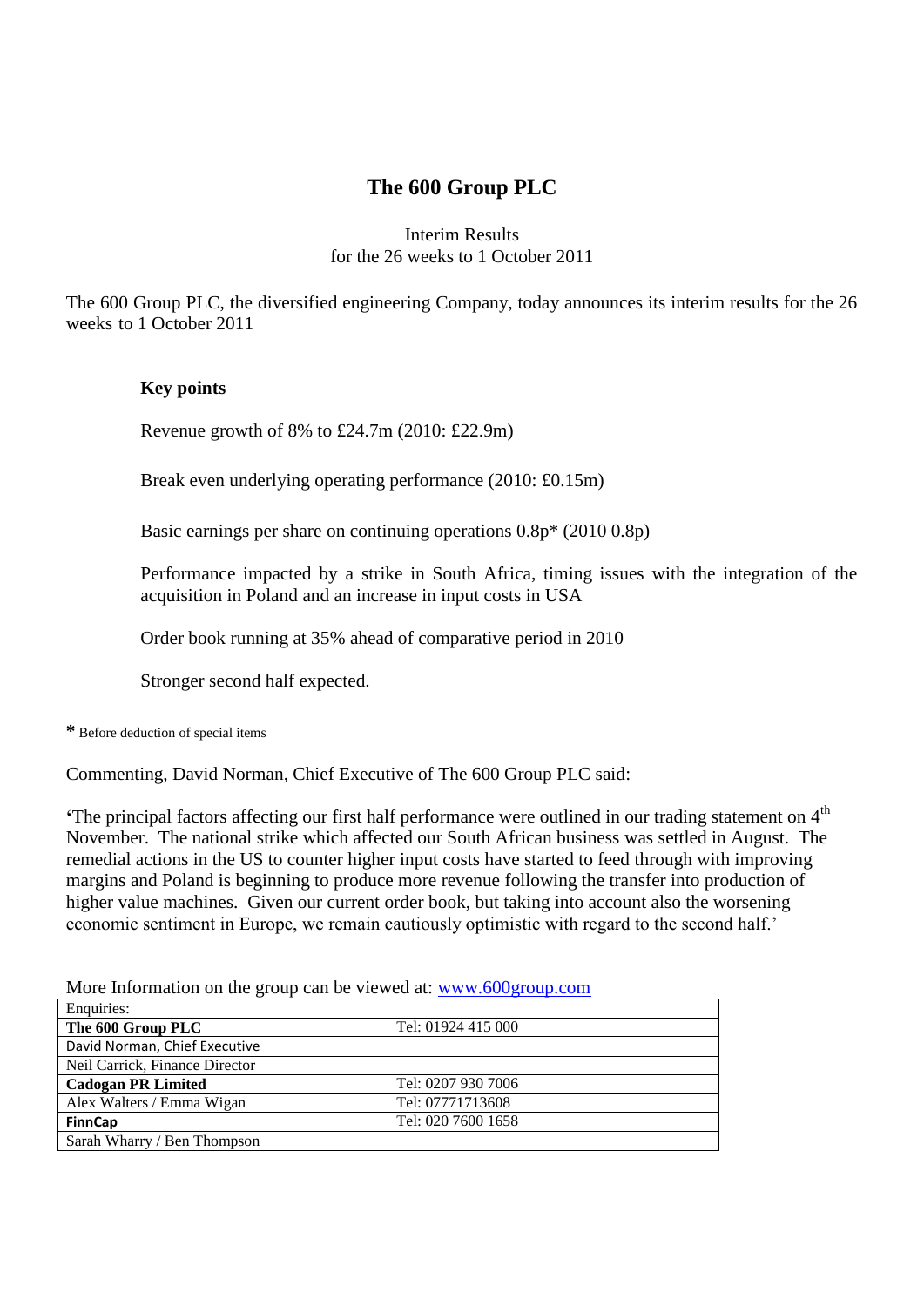# **OVERVIEW**

Revenue has shown an increase during the period, resulting in sales for the first half being 8% higher than prior year at £24.7m. The Group's results were adversely impacted by certain specific factors in the period which should not have a major impact on future underlying trading performance. The strong top line performance is also reflected in the Group's order position with an order book 35% higher than at the same stage last year

### **RESULTS**

Revenue was 8% higher at £24.7m against £22.9m for the equivalent period last year. Operating profit before special items was break even compared to a small trading profit of £152,000 in the previous year. Bank and other interest reduced to £322,000 compared to £367,000 in the prior. After taking account of the entries for the pension scheme the resultant profit before tax and special items was £529,000 compared to £488,000 in the prior year. The resultant earnings per share before special items was 0.8p (2010 0.8p) with the statutory figure after special items being a loss of 10.2p (2010 2.5p profit on continuing).

The Group incurred a number of special items which have been shown in a separate column on the income statement to allow the users of the accounts to better understand the underlying performance of the Group. Reorganisation and restructuring costs of £3.6m were incurred including the move of machine tools manufacturing to Poland and a reduction of head office costs. As a result of the manufacturing transfers stock levels were reviewed for obsolescence and age and a further write down of £1.4m has been required. Further, within the laser marking business there has been a sales trend towards the most recent technological ranges with the result that the carrying value of the development expenditure and related stock of older generation products has resulted in an impairment of intangibles and a stock write down of £1.9m. Special items in total were £6.9M of which the major elements are non cash in nature.

### **Machine Tools and Precision Engineered Components**

This Division has seen a significant amount of restructuring in Europe but is now seeing an increase in production of previously outsourced machines. The delay in the Poland transition project is essentially a timing issue with the main area of focus being the operational improvement of component output on recently transferred CNC production machines. The North American market suffered from increased cost prices on outsourced machines, however, remedial pricing action was taken during the 2<sup>nd</sup> quarter to deal with this issue. Revenue of £15.3m is up on the previous year's £13.9m with operating profit before special items of £305,000 compared to £300,000 in prior year.

# **Laser Marking**

Revenue improved to £3.6m from £3.1m in the previous year and operating profit before special items was £341,000 compared to prior year's £354,000. The business is performing well and is developing the next generation of proprietary technology and software.

### **Mechanical Handling and waste**

This division saw revenue at a similar level to prior year at £5.8m. Disruption due in part to the national strike in the summer held back operating profits to £72,000 compared to £416,000 in the previous year. The division has recently won another large order to supply insulated aerial platforms and other handling equipment to Eskom for the South African electrification programme which, combined with the City of Cape Town contract for compactors will see a significant improvement in trading in the second half of the year.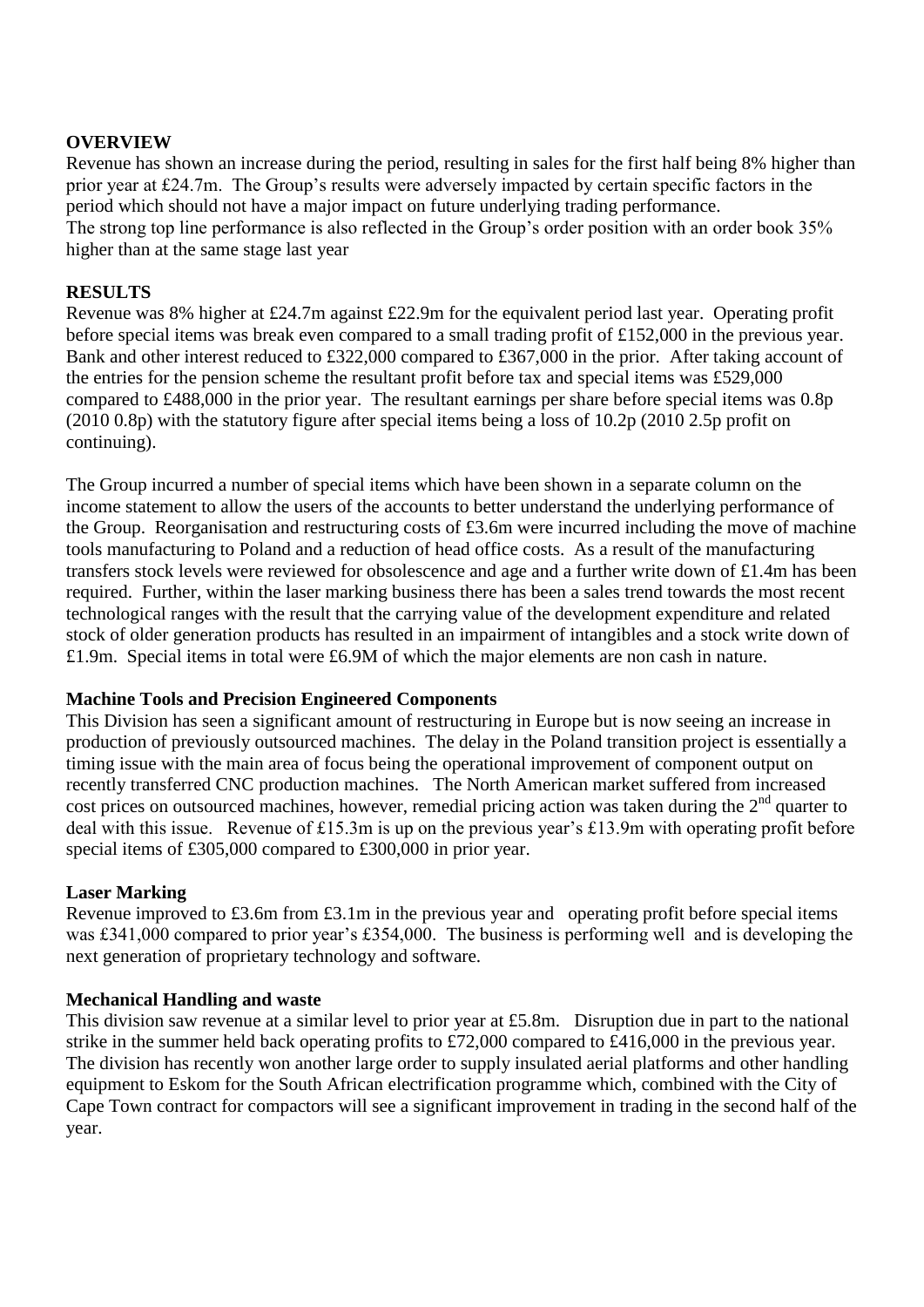# **FINANCING**

During August the Group obtained new facilities from Santander consisting of a £2.5m medium term loan and a revolving credit facility of £2.5m through to June 2015 and May 2014 respectively. In addition the Group undertook a placing of shares in April raising £1.6m before fees. The money raised net of fees, along with the increased bank finance, were utilised for payment of the outstanding consideration of the Polish acquisition in addition to increased working capital requirements. Short term annual facilities were renewed in the US, Australia and South Africa giving the Group total bank facilities of £8.3m.

### **DIVIDEND & AIM**

As previously stated any future dividend payments will be dependent upon the Group's results, the adequacy of distributable reserves and funding. Accordingly, the Board does not recommend the payment of a dividend at this time.

On 14 July 2011 the Company moved to the AIM market following shareholder approval at the general meeting on 15 June 2011. The Directors believe this market is more appropriate to the size of the Group and offers greater flexibility and reduced costs particularly with regard to corporate transactions.

### **DIRECTORATE CHANGES**

At the conclusion of the AGM on 14 September 2011 Martin Temple stood down as Chairman and retired from the Board and Paul Dupee took over this role. On 3 October 2011 we announced that Martyn Wakeman had decided to leave the company for personal reasons and Neil Carrick joined the Board as Group Finance Director and Company Secretary.

### **OUTLOOK**

Whilst the overall world economic climate is uncertain we must remain cautious, however, with significant orders in hand, the second half of the year is expected to produce a better operating result than achieved in the first half of this year. The ongoing development of Poland should also enable the business model for the core machine tools division to be further improved.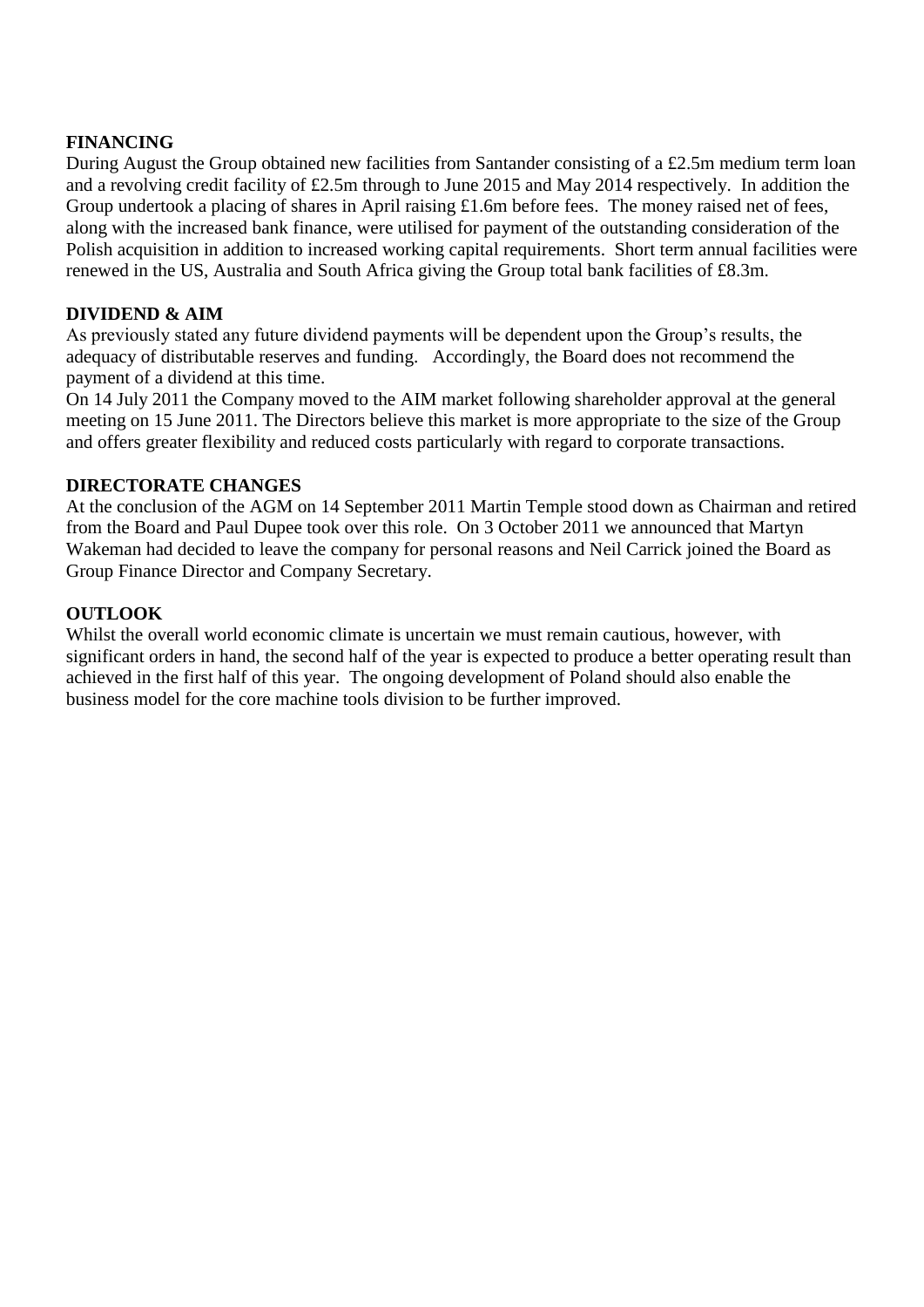#### **Condensed consolidated income statement (unaudited)**

for the 26 weeks to 1 October 2011

| special                                                           |                    | special            | <b>Before</b><br>special |                    | After<br>special   | After<br>special |
|-------------------------------------------------------------------|--------------------|--------------------|--------------------------|--------------------|--------------------|------------------|
| items                                                             | special<br>items   | items              | items                    | special<br>items   | items              | items            |
| 26 weeks                                                          | 26 weeks           | 26 weeks           | 26 weeks                 | 26 weeks           | 26 weeks           | 52 weeks         |
| ended<br>1 October                                                | ended<br>1 October | ended<br>1 October | ended<br>2 October       | ended<br>2 October | ended<br>2 October | ended<br>2 April |
|                                                                   |                    |                    |                          |                    |                    |                  |
| 2011<br>£'000                                                     | 2011<br>£'000      | 2011<br>£'000      | 2010<br>£'000            | 2010<br>£'000      | 2010<br>£'000      | 2011<br>£'000    |
|                                                                   |                    |                    |                          |                    |                    |                  |
| 24,707<br><b>Revenue</b>                                          |                    | 24,707             | 22,872                   |                    | 22,872             | 50,564           |
| (17, 416)<br>Cost of sales                                        | (4,092)            | (21, 508)          | (15, 243)                |                    | (15, 243)          | (34, 251)        |
| <b>Gross profit</b><br>7,291                                      | (4,092)            | 3,199              | 7,629                    |                    | 7,629              | 16,313           |
| 78<br>Other operating income                                      |                    | 78                 | 106                      |                    | 106                | 332              |
| (7, 369)<br>Net operating expenses                                | (2, 854)           | (10, 223)          | (7, 583)                 | 984                | (6, 599)           | (14, 133)        |
| Profit/(Loss) from operations<br>Ξ.                               | (6, 946)           | (6,946)            | 152                      | 984                | 1,136              | 2,512            |
| $\overline{11}$<br>Bank and other interest                        |                    | 11                 | 23                       |                    | 23                 | 34               |
| 5,405<br>Expected return on pension assets                        |                    | 5,405              | 5,370                    |                    | 5,370              | 10,876           |
| 5,416<br>Financial income                                         |                    | 5,416              | 5,393                    |                    | 5,393              | 10,910           |
| (322)<br>Bank and other interest                                  |                    | (322)              | (367)                    | ۰.                 | (367)              | (670)            |
| (4, 565)<br>Interest on pension obligations                       |                    | (4, 565)           | (4,690)                  |                    | (4,690)            | (9, 484)         |
| (4, 887)<br>Financial expense                                     |                    | (4, 887)           | (5,057)                  |                    | (5,057)            | (10, 154)        |
| Profit/(Loss) before tax<br>529                                   | (6,946)            | (6, 417)           | 488                      | 984                | 1,472              | 3,268            |
| (45)<br>Income tax (charge)/credit                                |                    | (45)               | 35                       |                    | 35                 | 307              |
| Profit/(Loss) for the period from<br>484<br>continuing operations | (6,946)            | (6, 462)           | 523                      | 984                | 1,507              | 3,575            |
| Post tax loss of discontinued business                            |                    |                    | (494)                    |                    | (494)              | (704)            |
| 484<br>Total profit/(loss) for the financial<br>year              | (6,946)            | (6, 462)           | 29                       | 984                | 1,013              | 2,871            |
| Attributable to:                                                  |                    |                    |                          |                    |                    |                  |
| 484<br>Equity holders of the parent                               | (6,946)            | (6, 462)           | (57)                     | 984                | 927                | 2,871            |
| Non controlling interests                                         |                    |                    | 86                       |                    | 86                 |                  |
| Profit/(Loss) for the period<br>484                               | (6, 946)           | (6, 462)           | 29                       | 984                | 1,013              | 2,871            |

Special items relate to exceptional costs relating to reorganisation, redundancy, stock and intangibles impairments and share based payments and LTIP costs.

| <b>Basic EPS - continuing</b> | 0.8p | (11.0)p    | $(10.2)$ p | 0.8p   | . .7p     | 2.5p   | 6.2p             |
|-------------------------------|------|------------|------------|--------|-----------|--------|------------------|
| - discontinued                |      |            |            | (0.7)p | $(0.2)$ p | (0.9)p | (1.2)p           |
| Total                         | 0.8p | $(11.0)$ p | $(10.2)$ p | 0.1p   | 1.5p      | .6p    | 5.0 <sub>p</sub> |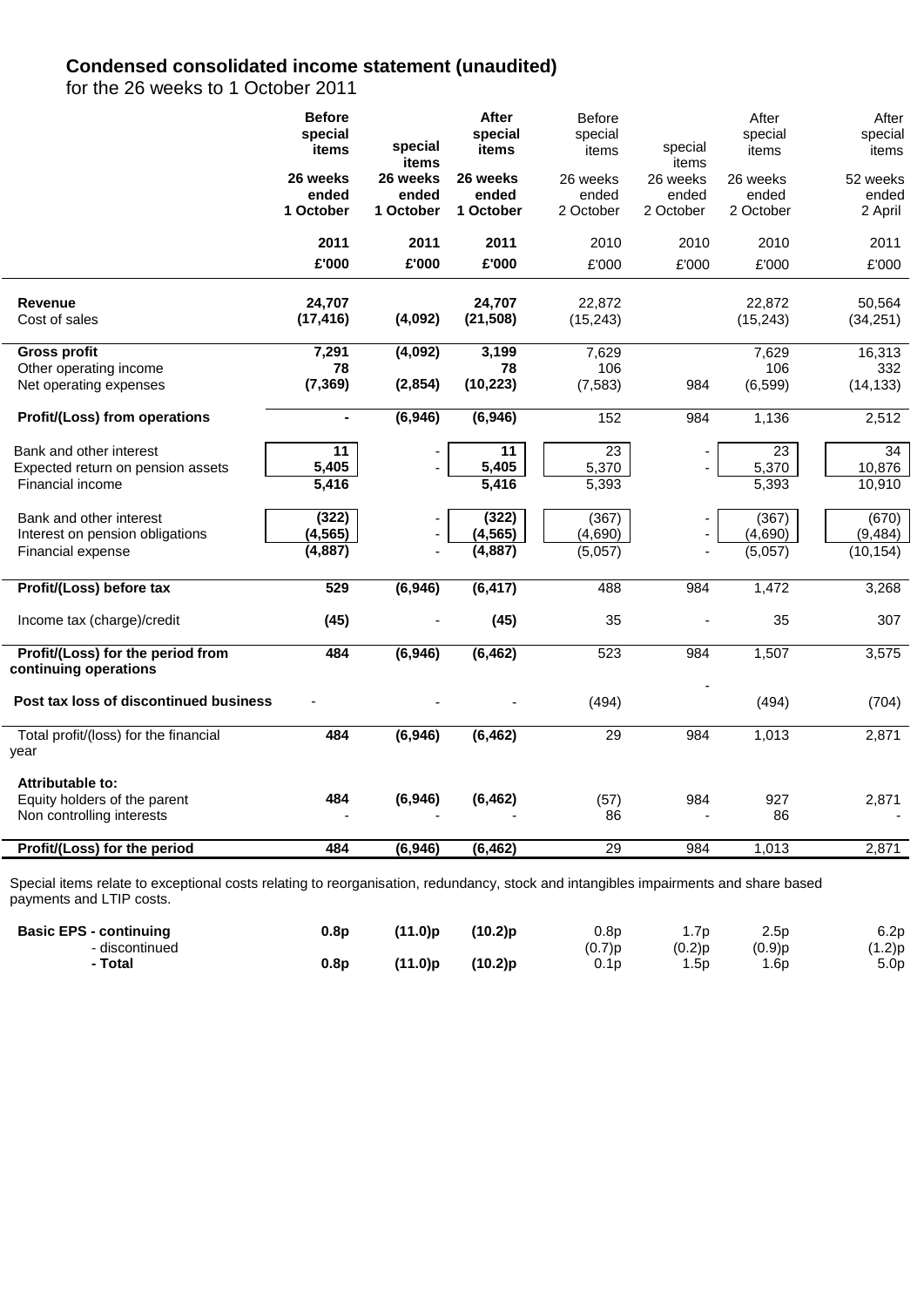### **Condensed consolidated statement of comprehensive expense (unaudited)**

for the 26 weeks to 1 October 2011

|                                                                           | 26 weeks  | 26 weeks  |          |  |
|---------------------------------------------------------------------------|-----------|-----------|----------|--|
|                                                                           | To        | To        | To       |  |
|                                                                           | 1 October | 2 October | 2 April  |  |
|                                                                           | 2011      | 2010      | 2011     |  |
|                                                                           | £000      | £000      | £000     |  |
| (Loss)/profit for the period                                              | (6, 462)  | 1,013     | 2,871    |  |
| Other comprehensive income/(expense):                                     |           |           |          |  |
| Foreign exchange translation differences                                  |           | (16)      | 4        |  |
| Net actuarial gain(loss) on employee benefit schemes                      | 80        | 160       | 2,235    |  |
| Impact of changes to defined benefit asset limit                          | (840)     | (690)     | (4, 130) |  |
| Deferred tax on above items                                               |           |           | (67)     |  |
| Other comprehensive income/(expense) for the period,<br>net of income tax | (760)     | (546)     | (1,958)  |  |
| Total comprehensive income/(expense) for the period                       | (7, 222)  | 467       | 913      |  |
| Attributable to:                                                          |           |           |          |  |
| Equity holders of the Parent Company                                      | (7, 222)  | 369       | 913      |  |
| Minority interest                                                         |           | 98        |          |  |
| Total comprehensive income/(expense) for the period                       | (7, 222)  | 467       | 913      |  |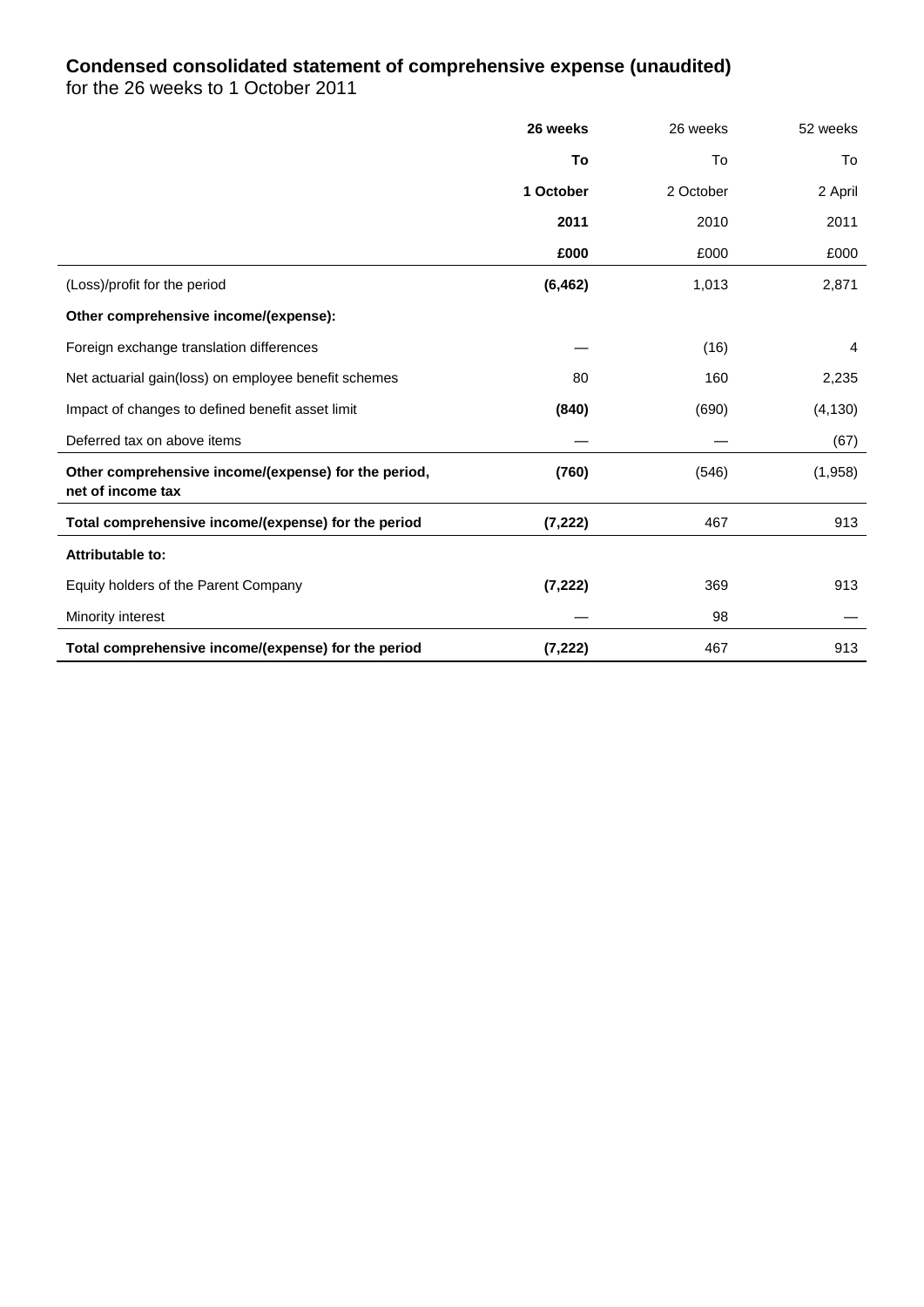# **Condensed consolidated statement of financial position (unaudited)**

As at 1 October 2011

|                                                           | As at     | As at     | As at     |
|-----------------------------------------------------------|-----------|-----------|-----------|
|                                                           | 1 October | 2 October | 2 April   |
|                                                           | 2011      | 2010      | 2011      |
|                                                           | £000      | £000      | £000      |
| <b>Non-current assets</b>                                 |           |           |           |
| Property, plant and equipment                             | 10,379    | 9,717     | 10,661    |
| Intangible assets                                         | 868       | 1,456     | 1,350     |
| Deferred tax assets                                       | 2,594     | 2,350     | 2,704     |
|                                                           | 13,841    | 13,523    | 14,841    |
| <b>Current assets</b>                                     |           |           |           |
| Inventory                                                 | 15,873    | 19,321    | 18,742    |
| Trade and other receivables                               | 8,088     | 8,614     | 8,922     |
| Cash and cash equivalents                                 | 859       | 445       | 1,052     |
|                                                           | 24,820    | 28,380    | 28,716    |
| <b>Total assets</b>                                       | 38,661    | 41,903    | 43,431    |
| <b>Non-current liabilities</b>                            |           |           |           |
| Employee benefits                                         | (1,960)   | (2, 249)  | (1, 849)  |
| Loans and other borrowings                                | (6, 184)  |           | (2, 218)  |
| Deferred tax liability                                    | (1, 806)  | (1,735)   | (1, 817)  |
|                                                           | (9,950)   | (3,984)   | (5,884)   |
| <b>Current liabilities</b>                                |           |           |           |
| Trade and other payables                                  | (11, 485) | (10, 017) | (11,900)  |
| Income tax payable                                        | (157)     | (128)     | (83)      |
| Provisions                                                | (96)      | (120)     | (252)     |
| Loans and other borrowings                                | (1,750)   | (6, 370)  | (3,629)   |
|                                                           | (13, 488) | (16, 635) | (15, 864) |
| <b>Total liabilities</b>                                  | (23, 438) | (20, 619) | (21, 748) |
| <b>Net assets</b>                                         | 15,223    | 21,284    | 21,683    |
| Shareholders' equity                                      |           |           |           |
| Called-up share capital                                   | 14,375    | 14,308    | 14,315    |
| Share premium account                                     | 15,646    | 13,766    | 13,899    |
| Revaluation reserve                                       | 1,404     | 1,446     | 1,475     |
| Capital redemption reserve                                | 2,500     | 2,500     | 2,500     |
| Equity reserve                                            | 14        | 157       | 160       |
| Translation reserve                                       | 869       | 1,529     | 1,697     |
| Retained earnings                                         | (19, 585) | (13, 154) | (12, 363) |
| Total equity attributable to equity holders of the parent | 15,223    | 20,552    | 21,683    |
| <b>Minority interest</b>                                  |           | 732       |           |
| <b>Total equity</b>                                       | 15,223    | 21,284    | 21,683    |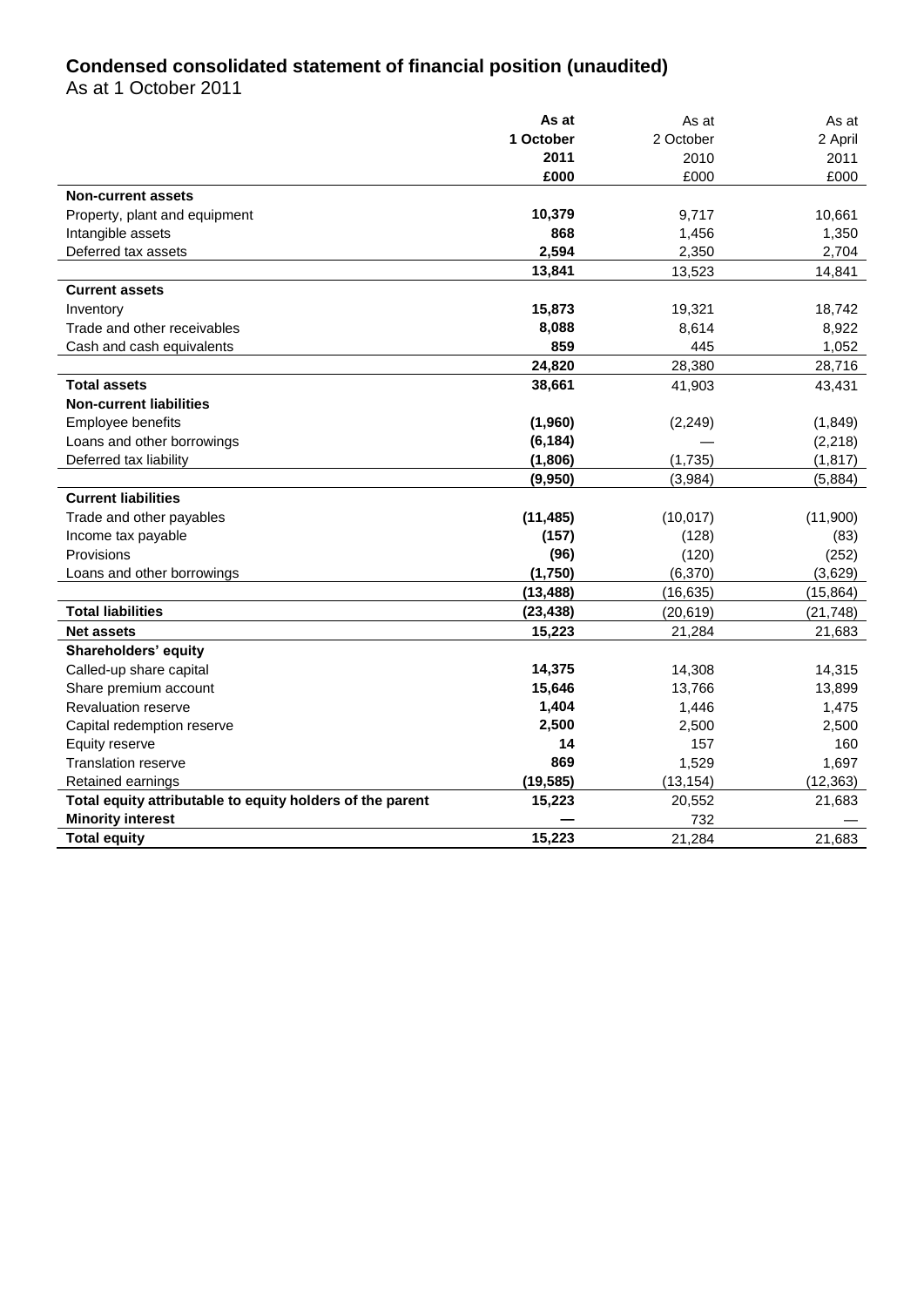### **Condensed consolidated cash flow statement (unaudited)**

for the 26 weeks to 1 October 2011

|                                                               | 26 weeks  | 26 weeks  | 52 weeks |
|---------------------------------------------------------------|-----------|-----------|----------|
|                                                               | To        | То        | To       |
|                                                               | 1 October | 2 October | 2 April  |
|                                                               | 2011      | 2010      | 2011     |
|                                                               | £000      | £000      | £000     |
| Cash flows from operating activities                          |           |           |          |
| Profit/(loss) for the period                                  | (6, 462)  | 1,013     | 2,871    |
| <b>Adjustments for:</b>                                       |           |           |          |
| Amortisation of development expenditure                       | 109       | 253       | 513      |
| Depreciation                                                  | 478       | 467       | 994      |
| Special items                                                 | 5,888     |           | (2,570)  |
| Net financial (expense)/income                                | (529)     | (336)     | (756)    |
| Profit on disposal of plant and equipment                     |           |           | 16       |
| Equity share option expense                                   |           |           | 127      |
| Income tax (income)/expense                                   | 45        | (35)      | (307)    |
| Operating profit/(loss) before changes in working capital and | (471)     | 1,362     | 888      |
| provisions                                                    |           |           |          |
| Decrease in trade and other receivables                       | 268       | 833       | 549      |
| Decrease/(increase) in inventories                            | (693)     | (43)      | 578      |
| Decrease in trade and other payables                          | (2,008)   | (1,451)   | 652      |
| Increase/(decrease) in employee benefits                      |           | (1,663)   | (788)    |
| Cash used in operations                                       | (2,904)   | (962)     | 1,879    |
| Interest paid                                                 | (322)     | (367)     | (645)    |
| Income tax paid                                               | 32        | (7)       | (53)     |
| Net cash from operating activities                            | (3, 194)  | (1, 336)  | 1,181    |
| Cash flows from investing activities                          |           |           |          |
| Interest received                                             | 11        | 23        | 7        |
| Proceeds from sale of plant and equipment                     |           | 1         | 245      |
| Purchase of plant and equipment                               | (454)     | (183)     | (1,634)  |
| Development expenditure capitalised                           | (319)     | (252)     | (406)    |
| Net cash from investing activities                            | (762)     | (411)     | (1,788)  |
| Cash flows from financing activities                          |           |           |          |
| Proceeds from external borrowings net of repayments and costs | 4,745     | 2,020     | 1,933    |
| Proceeds from issue of shares                                 | 1,807     | 157       | 140      |
| Net cash from financing activities                            | 6,552     | 2,177     | 2,073    |
| Net increase/(decrease) in cash and cash equivalents          | 2,596     | 430       | 1,466    |
| Cash and cash equivalents at beginning of period              | (1, 905)  | (3,371)   | (3,371)  |
| Effect of exchange rate fluctuations on cash held             | (92)      | (18)      |          |
| Cash and cash equivalents at end of the period                | 599       | (2,959)   | (1, 905) |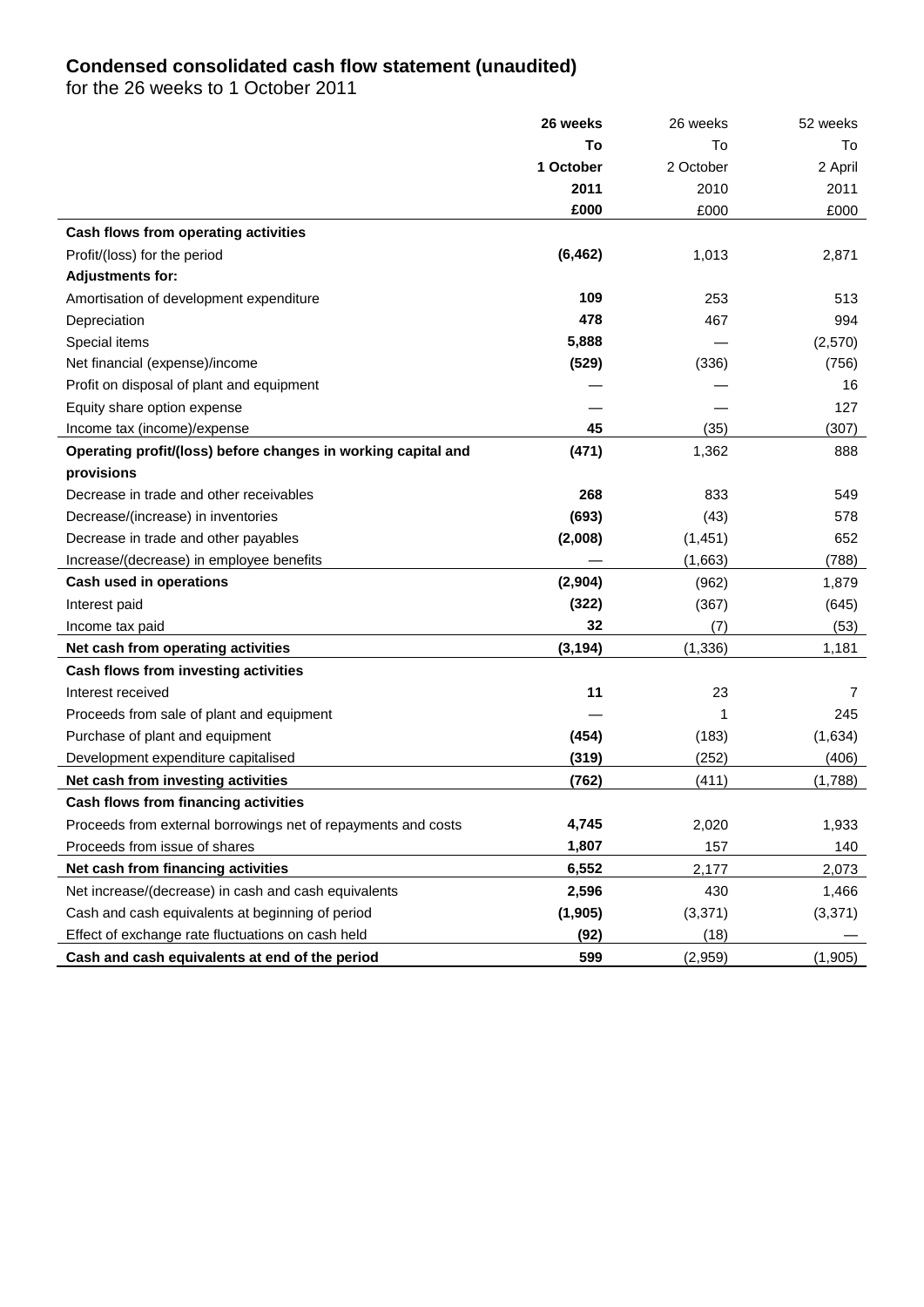#### **1. Basis of preparation**

The 600 Group PLC (the "Company") is a public limited company incorporated and domiciled in England and Wales. The Company's ordinary shares are traded on the Alternative Investment Market of the London Stock Exchange. The Consolidated Interim Financial Statements of the Company for the 26 week period ended 1 October 2011 comprise the Company and its subsidiaries (together referred to as the "Group").

This half yearly financial report is the condensed consolidated financial information of the Group for the 26 weeks ended 1 October 2011. It has been prepared in accordance with the requirements of IAS 34 "Interim financial reporting" as adopted by the European Union.

The Condensed Consolidated Half-yearly Financial Statements do not constitute financial statements and do not include all the information and disclosures required for full annual financial statements. The Condensed Consolidated Half-yearly Financial Statements were approved by the Board on 28 December 2011.

The comparative figures for the financial year ended 3 April 2010 are not the Group's statutory accounts for that financial year. Those accounts have been reported on by the Group's auditors and delivered to the Registrar of Companies. The report of the auditors was (i) unqualified; (ii) did not include a reference to any matters to which the auditors drew attention by way of emphasis without qualifying their report, and (iii) did not contain a statement under Section 498 (2) or (3) of the Companies Act 2006.

The half yearly results for the current and comparative period are neither audited nor reviewed by the Company's auditors.

#### *Going concern basis*

On 4 August the Group obtained new bank facilities in the UK with Santander consisting of a £2.5m Medium Term Loan through to June 2015 and a Revolving Credit Facility of £2.5m until May 2014. The Group also has a number of short term overdraft facilities. In addition the Group has the benefit of a £2.5m shareholder loan until August 2015. The loan may be converted into ordinary shares on the exercise of warrants attaching to the loan .

Having considered these factors the Directors have reviewed the profit and cash forecasts of the Group with appropriate sensitivities around operational performance and the requirements for working capital and the impact of funding any further reorganisation costs. As a result of this review the Directors are satisfied that the Group has sufficient funds for the foreseeable future and therefore the going concern basis of preparation of the financial statements remains appropriate.

#### **2. Significant accounting policies**

The Condensed Consolidated Financial Statements in this half yearly financial report for the 26 weeks ended 1 October 2011 have been prepared using accounting policies and methods of computation consistent with those set out in The 600 Group PLC's Annual Report and Financial Statements for the 52 week period ended 2 April 2011.

In preparing the condensed financial statements, management is required to make accounting assumptions and estimates. The assumptions and estimation methods were consistent with those applied to the Annual Report and Financial Statements for the 52 week period ended 2 April 2011.

#### **3. Cautionary Statement**

This Half-yearly Report contains certain forward looking statements with respect to the financial condition, results, operations and business of The 600 Group PLC. These statements and forecasts involve risk and uncertainty because they relate to events and depend upon circumstances that will occur in the future. There are a number of factors that could cause actual results or developments to differ materially from those expressed or implied by these forward looking statements and forecasts. Nothing in this Half-yearly Report should be construed as a profit forecast.

#### **4. Directors' Liability**

Neither the Company nor the Directors accept any liability to any person in relation to this Half-yearly Report except to the extent that such liability could arise under English law. Accordingly, any liability to a person who has demonstrated reliance on any untrue or misleading statement or omission shall be determined in accordance with Section 90A of the Financial Services and Markets Act 2000.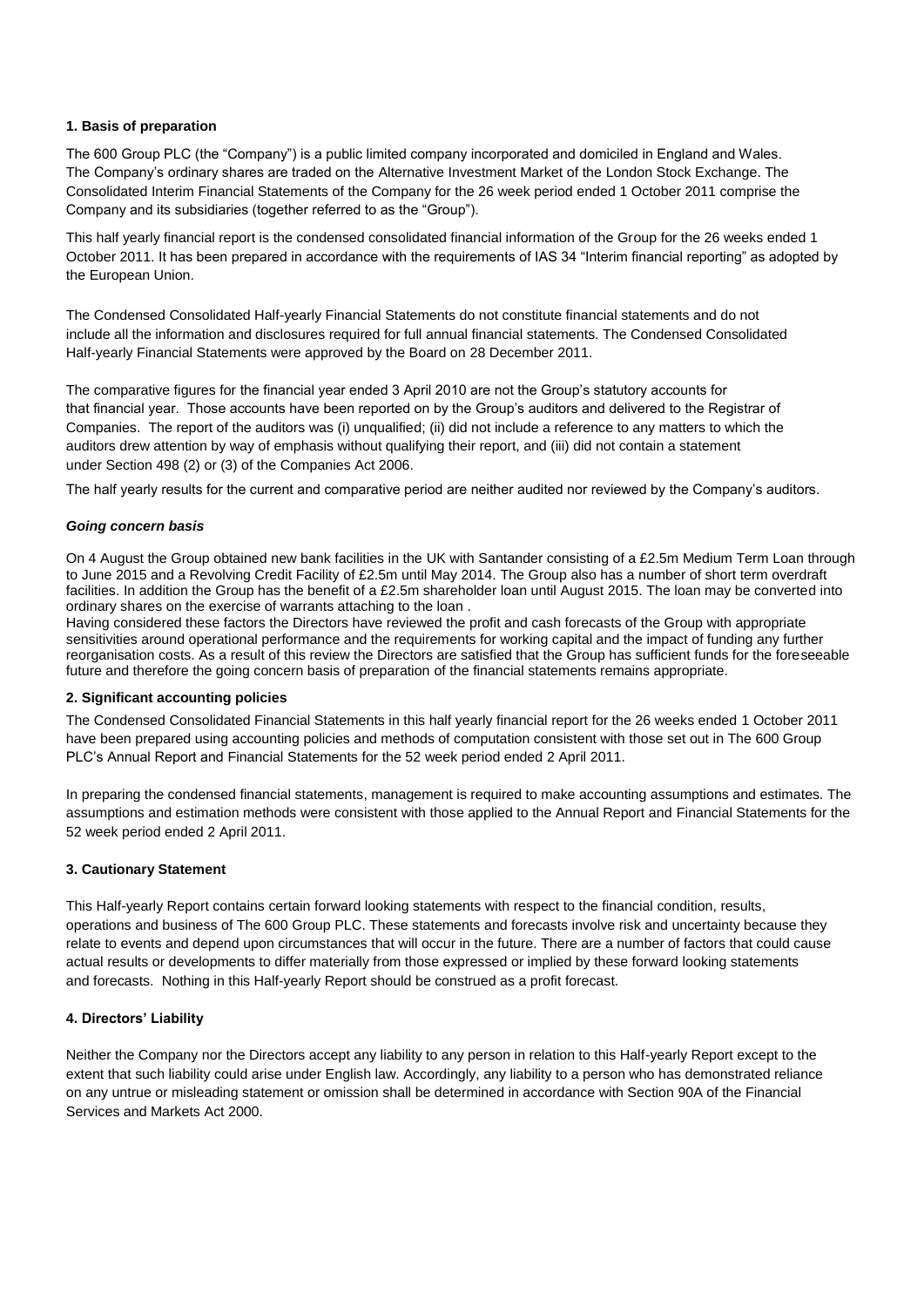#### **5. Segment analysis**

The Group has adopted IFRS 8 – "Operating Segments" which requires operating segments to be identified on the basis of internal reporting about components of the Group that are regularly reviewed by the chief operating decision maker to allocate resources to the segments and to assess their performance. The chief operating decision maker has been identified as the Executive Directors. The Executive Directors review the Group's internal reporting in order to assess performance and allocate resources.

Following the restructuring undertaken the two business streams of Machine Tools and Precision Engineered Equipment have been aggregated as they are operationally managed and reported internally to the Executive Directors as a single Division. The Executive Directors consider there to be Three operating segments being Machine Tools and Precision Engineered Components, Laser Marking and Mechanical Handling & Waste.

The executive directors assess the performance of the operating segments based on a measure of operating profit/(loss). This measurement basis excludes the effects of Special Items from the operating segments. Head Office and unallocated represent central functions and costs and include the effects of the Group Final Salary Scheme in the UK.

The following is an analysis of the Group's revenue and results by reportable segment:

| 26 Weeks ended 1 October 2011                                         | <b>Machine</b>                                 |                                 |                                              |                                                     |               |
|-----------------------------------------------------------------------|------------------------------------------------|---------------------------------|----------------------------------------------|-----------------------------------------------------|---------------|
|                                                                       | <b>Tools</b>                                   |                                 |                                              |                                                     |               |
|                                                                       | & Precision                                    | Laser<br><b>Marking</b><br>£000 | <b>Mechanical</b><br><b>Handling</b><br>£000 | <b>Head Office</b><br>& Waste & unallocated<br>£000 |               |
|                                                                       | <b>Engineered</b><br><b>Components</b><br>£000 |                                 |                                              |                                                     | Total<br>£000 |
| Segmental analysis of revenue                                         |                                                |                                 |                                              |                                                     |               |
|                                                                       |                                                |                                 |                                              |                                                     |               |
| Inter-segment revenue                                                 |                                                | 124                             |                                              |                                                     | 124           |
| Total segment revenue                                                 | 15,274                                         | 3,750                           | 5,807                                        |                                                     | 24,831        |
| Less: inter-segment revenue                                           |                                                | 124                             |                                              |                                                     | 124           |
| Total revenue                                                         | 15,274                                         | 3,626                           | 5,807                                        |                                                     | 24,707        |
| Segmental analysis of operating<br>Profit/(loss) before Special Items | 305                                            | 341                             | 72                                           | (718)                                               |               |
| <b>Special Items</b>                                                  |                                                |                                 |                                              |                                                     | (6, 946)      |
| <b>Group Loss from operations</b>                                     |                                                |                                 |                                              |                                                     | (6, 946)      |
| Other segmental information:                                          |                                                |                                 |                                              |                                                     |               |
| Reportable segment assets                                             | 20,927                                         | 5,320                           | 5,926                                        | 6,488                                               | 38,661        |
| Reportable segment liabilities                                        | (10, 912)                                      | (1, 915)                        | (2,726)                                      | (7, 885)                                            | (23, 438)     |
| Fixed asset additions                                                 | 195                                            | 160                             | 98                                           | 1                                                   | 454           |
| Depreciation and amortisation                                         | 420                                            | 117                             | 35                                           | 15                                                  | 587           |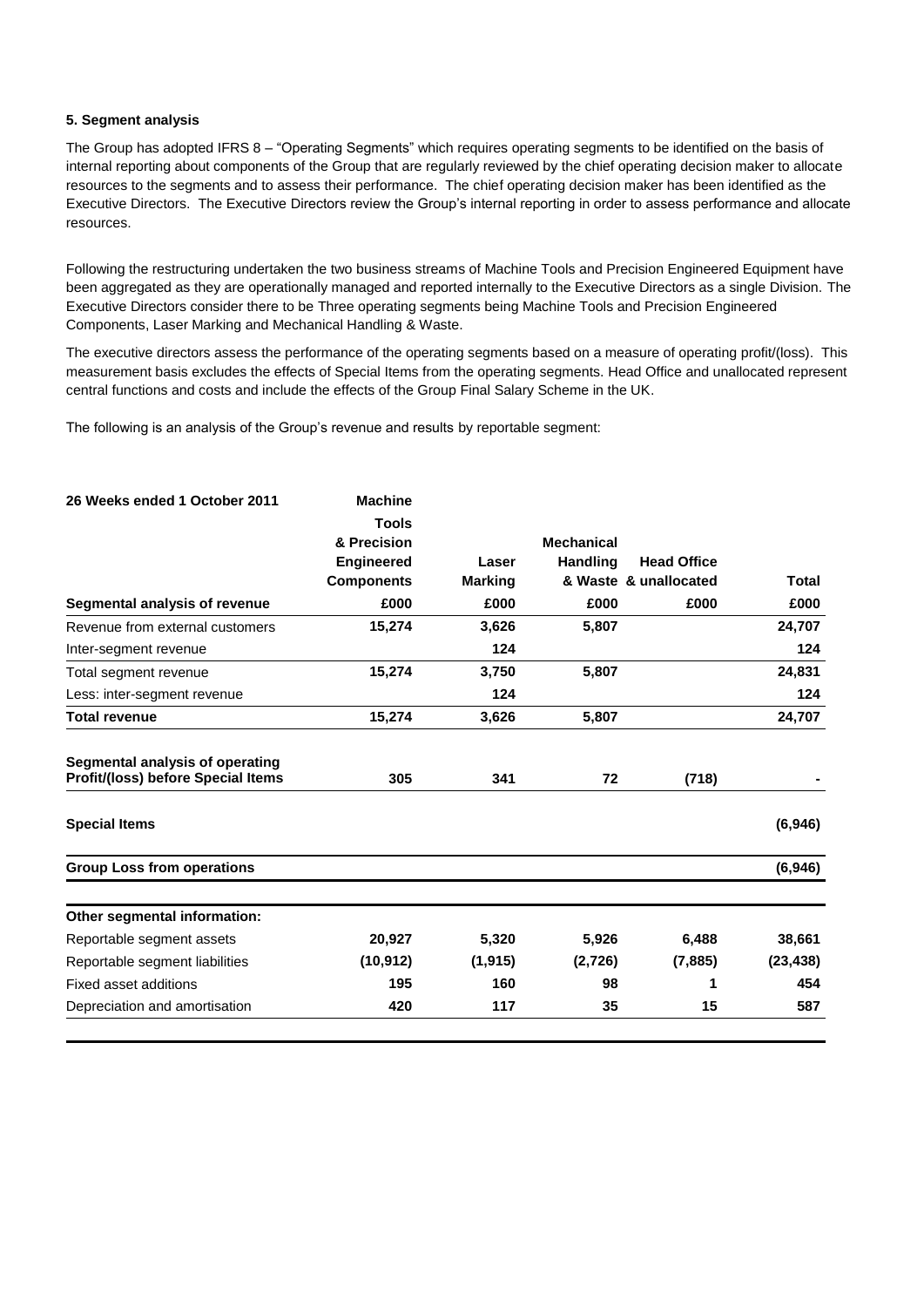|                                    | Machine     |         |            |                    |           |
|------------------------------------|-------------|---------|------------|--------------------|-----------|
| 26 Weeks ended 2 October 2010      | Tools       |         |            |                    |           |
|                                    | & Precision |         | Mechanical |                    |           |
|                                    | Engineered  | Laser   | Handling   | <b>Head Office</b> |           |
|                                    | Components  | Marking | & Waste    | & unallocated      | Total     |
|                                    | £000        | £000    | £000       | £000               | £000      |
| Segmental analysis of revenue      | £000        | £000    | £000       | £000               | £000      |
| Revenue from external customers    | 13,945      | 3,076   | 5,851      |                    | 22,872    |
| Inter-segment revenue              |             | 212     |            |                    | 212       |
| Total segment revenue              | 13,945      | 3,288   | 5,851      |                    | 23,084    |
| Less: inter-segment revenue        |             | 212     |            |                    | 212       |
| Total revenue                      | 13,945      | 3,076   | 5,851      |                    | 22,872    |
| Segmental analysis of operating    |             |         |            |                    |           |
| Profit/(loss) before Special Items | 300         | 354     | 416        | (918)              | 152       |
| Special Items                      |             |         |            |                    | 984       |
| Group Profit from operations       |             |         |            |                    | 1,136     |
| Other segmental information:       |             |         |            |                    |           |
| Reportable segment assets          | 29,156      | 4,964   | 6,428      | 1,355              | 41,903    |
| Reportable segment liabilities     | (14, 299)   | (1,550) | (3, 469)   | (1,301)            | (20, 619) |
| <b>Fixed asset additions</b>       | 146         | 19      | 18         |                    | 183       |
| Depreciation and amortisation      | 637         | 42      | 26         | 15                 | 720       |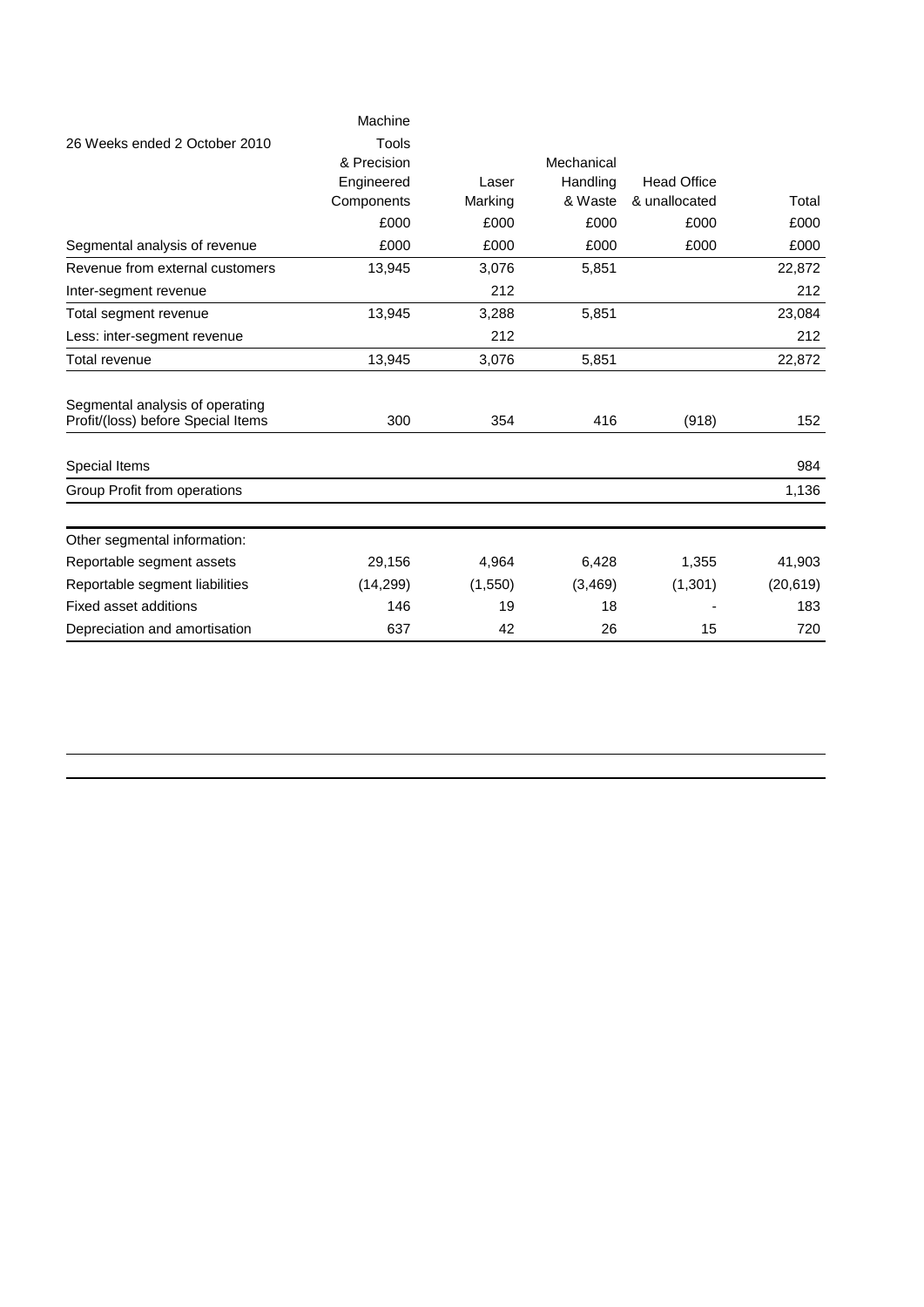# **5. Segment analysis (continued)**

|                                                                       | Machine     |         |            |                    |           |
|-----------------------------------------------------------------------|-------------|---------|------------|--------------------|-----------|
| 52-weeks ended 2 April 2011                                           | Tools       |         |            |                    |           |
|                                                                       | & Precision |         | Mechanical |                    |           |
|                                                                       | Engineered  | Laser   | Handling   | <b>Head Office</b> |           |
|                                                                       | Components  | Marking | & Waste    | & unallocated      | Total     |
|                                                                       | £000        | £000    | £000       | £000               | £000      |
| Segmental analysis of revenue                                         | £000        | £000    | £000       | £000               | £000      |
| Revenue from external customers                                       | 29,426      | 7,025   | 14,113     |                    | 50,564    |
| Inter-segment revenue                                                 |             | 332     |            |                    | 332       |
| Total segment revenue                                                 | 29,426      | 7,357   | 14,113     |                    | 50,896    |
| Less: inter-segment revenue                                           |             | 332     |            |                    | 332       |
| Total revenue per statutory accounts                                  |             |         |            |                    |           |
|                                                                       | 29,426      | 7,025   | 14,113     |                    | 50,564    |
| Segmental analysis of operating Profit/(loss)<br>before Special Items | 1,519       | 325     | 911        | (1,588)            | 1,167     |
| Special Items                                                         |             |         |            |                    | 1,345     |
| Group Profit from operations                                          |             |         |            |                    | 2,512     |
| Other segmental information:                                          |             |         |            |                    |           |
| Reportable segment assets                                             | 30,274      | 4,960   | 6,832      | 1,365              | 43,431    |
| Reportable segment liabilities                                        | (14, 864)   | (2,016) | (2,892)    | (1,976)            | (21, 748) |
| Fixed asset additions                                                 | 1,281       | 410     | 154        |                    | 1,845     |
| Depreciation and amortisation                                         | 911         | 510     | 56         | 30                 | 1,507     |